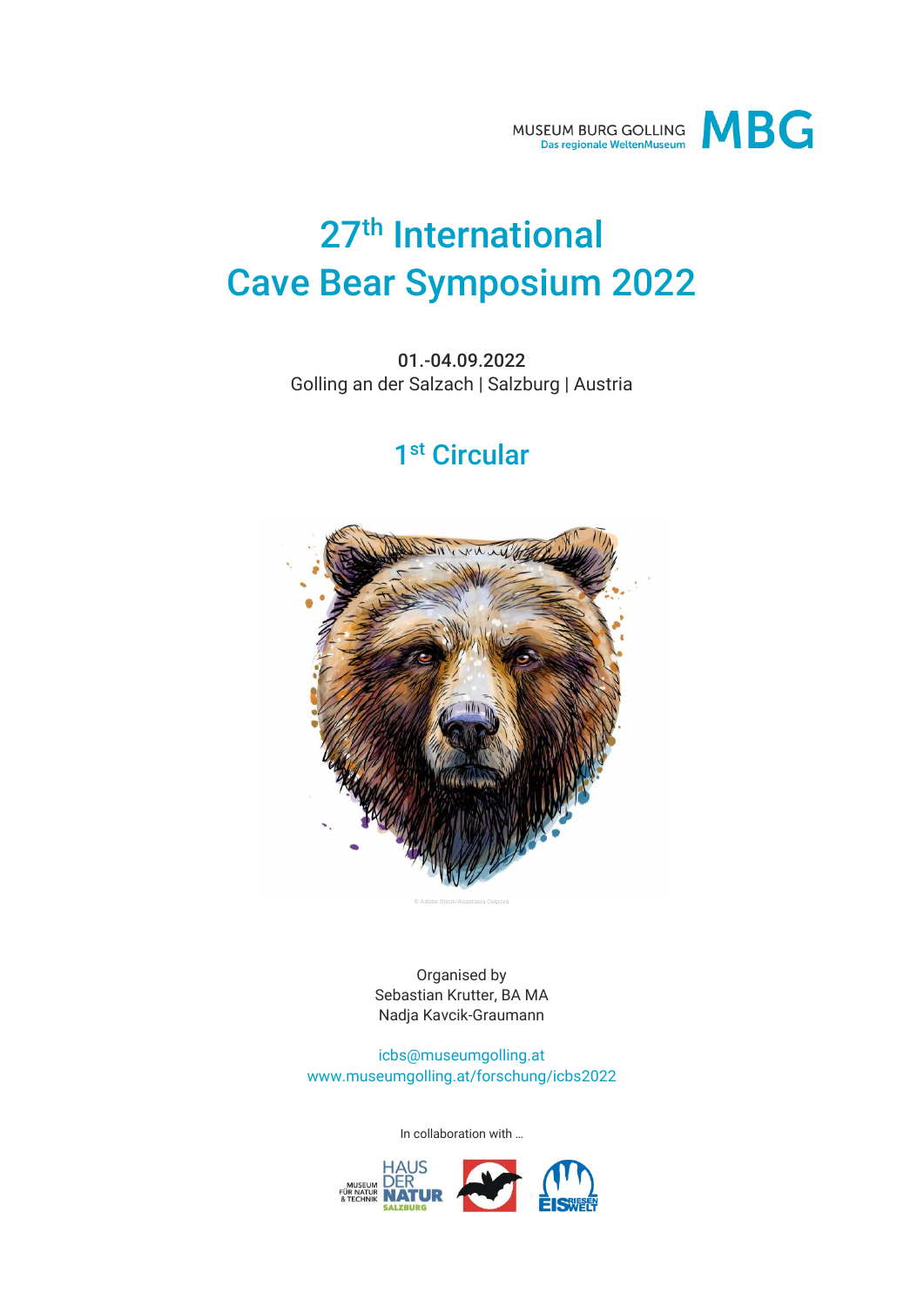The 27th International Cave Bear Symposium (ICBS 2022) will be held in Golling an der Salzach (province Salzburg, Austria). All researchers and interested colleagues are invited to take an active (talk/poster) or passive role in the proceedings.

#### Location

Golling an der Salzach is a small town in the Salzach Valley about 30 km south of the city of Salzburg. The symposium will take place at the Museum Burg Golling at the great hall of Golling Castle. Address of symposium location: Markt 1, 5440 Golling an der Salzach, Austria

#### Arrival

By train you can arrive to »Salzburg Main Station« [\(www.oebb.at\)](http://www.oebb.at/) with numerous international connections; from Salzburg you can reach Golling an der Salzach comfortable by regional train via the train station »Golling-Abtenau«.

By plane you can arrive via the International Airport in Salzburg [\(www.salzburg-airport.com\)](http://www.salzburg-airport.com/); from the airport you can reach Golling an der Salzach by regional train, taxi, or car rental.

By car you can reach Golling an der Salzach on the motorway A10 (»Tauernautobahn«) from the North via Salzburg or from the South via Villach using the exit »Golling«.

Parking: Please use the parking opportunities of your accommodation or the public parking areas [\(www.golling.info/en/contact/arrivals\)](http://www.golling.info/en/contact/arrivals)



#### Accommodation

In Golling there are hotels, guesthouses und B&Bs in all price ranges. Please book your accommodation as soon as possible, because Golling is a well-booked tourist destination in summer! For more information and booking please contact the tourist office of Golling: W[: www.golling.info](http://www.golling.info/) | M: [office@golling.info](mailto:office@golling.info) | T: +43 6244 4356

#### **Contact**

Please direct all your questions to the conference organisers: [icbs@museumgolling.at](mailto:icbs@museumgolling.at)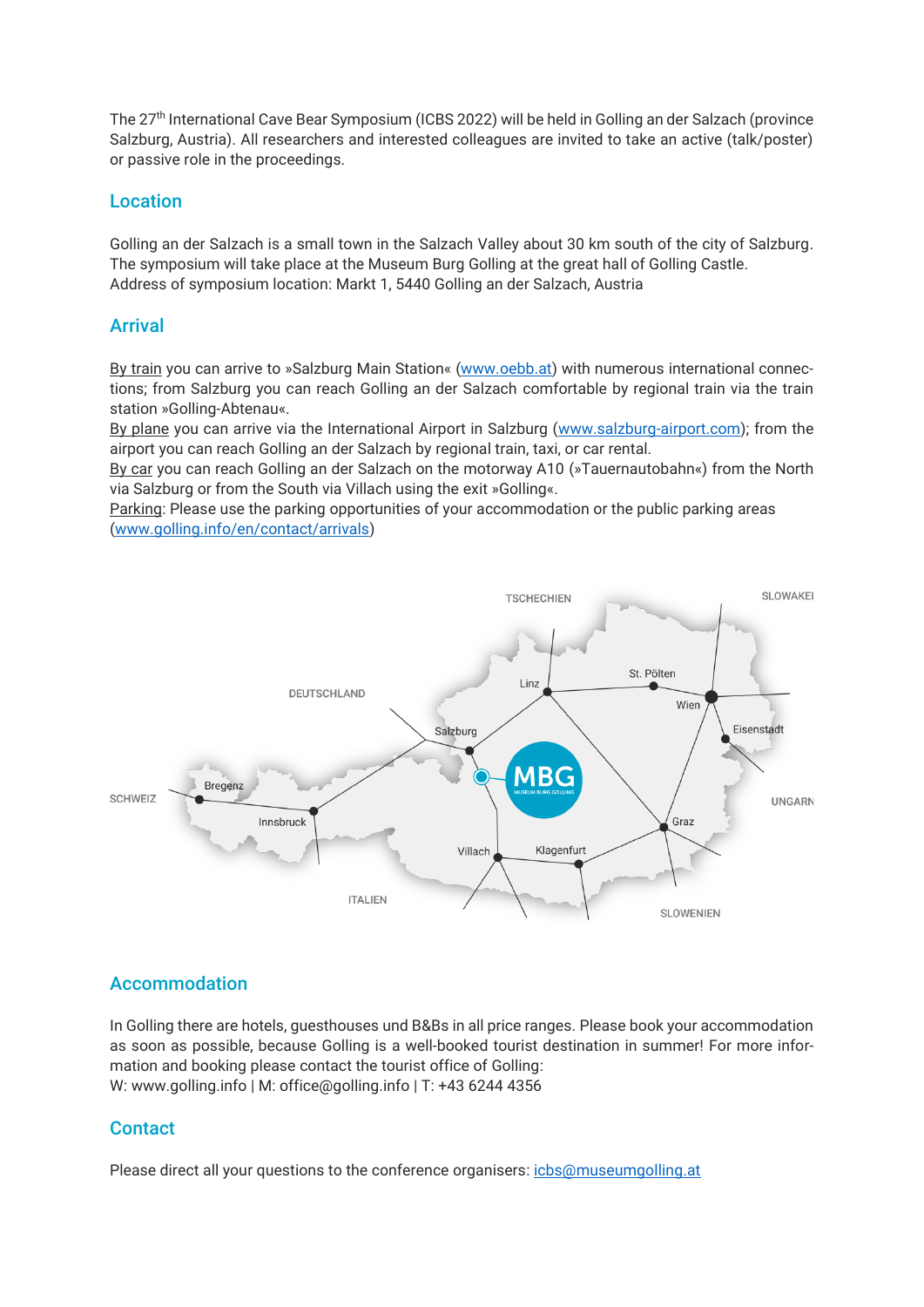#### Symposium fee

The symposium fee is 50,00 EUR. For students we offer a reduced fee of 40,00 EUR. The fee includes entry to all presentations, refreshments during the day of presentations, a welcome drink, the conference dinner (without drinks), the excursions and free entrance to the exhibition of the Museum Burg Golling. Participants of the post conference excursion to the cave »Eisriesenwelt« have to pay in addition 17,00 EUR (special reduced fee) for the cable car and the cave visit.

The symposium fee is to be paid in cash at the symposium office at your arrival.

#### **Registration**

The deadline for registration is 30.06.2022. For registration, please use the separate registration form and send it back to [icbs@museumgolling.at.](mailto:icbs@museumgolling.at)

#### Presentations and posters

Presentations may be given in English or German and should last 20 minutes + 5 minutes of discussion. Beamer and Laptop will be provided. Please prepare your presentations as MS PowerPoint file. Posters should have the format DIN A1 portrait (594 x 841 mm). Boards, pins and tapes will be provided.

#### **Excursions**

For excursions hiking shoes, warm clothing, rain shield and backpack are necessary! Helmets, lamps and overalls will be provided for all participants, who don't have own equipment. Please note that participation in the cave excursions is at your own risk and responsibility!

All starting points of our excursions are only reachable by car. Please inform us on your registration form, whether you will be arriving by private car (or by public transport) and how many free seats you have, so we can organize carpools if necessary.

#### **Abstracts**

#### The deadline for submission of abstracts is 30.07.2022.

Abstracts may be written in English or German with a text length of maximum 3,000 characters including spaces. The texts should also contain the names, addresses, e-mails of all authors – please underline the author who will talk! All figures (photos, illustrations, diagrams, maps) should be provided as separate files (JPG, TIFF, PNG). Tables have to be submitted in separate MS Excel files. Texts should be provided unformatted in MS Word files and the references should be given as followed (see below).

#### Extended abstracts

If desired, extended abstracts could be published in the new digital open-access publication format »e-Research Reports of Museum Burg Golling«. The deadline for submission of manuscripts will be 30.11.2022. Manuscripts may be written in English or German without a limitation of the text length. Manuscripts should contain the names, addresses, e-mails of all authors and a short abstract in English and German (each max. 1200 characters including spaces). Descriptions of figures should be also in English and German. All figures (photos, illustrations, diagrams, maps) should be provided as separate files (JPG, TIFF, PNG). Tables have to be submitted in separate MS Excel files. Texts should be provided unformatted in MS Word files and the references should be given as followed:

journals: KOBY, F. E. (1959): Contribution au diagnostic ostéologique différentiel de *Lepus timidus* Linné et *Lepus europaeus* Pallas. – Verhandlungen der naturforschenden Gesellschaft in Basel 70/1: 19-44.

books: FRISCHAUF, C. & RABEDER, G. (2020): Altas of Cave Bear Osteology. – Naturkundliche Mitteilungen aus den Landessammlungen Niederösterreich 30.